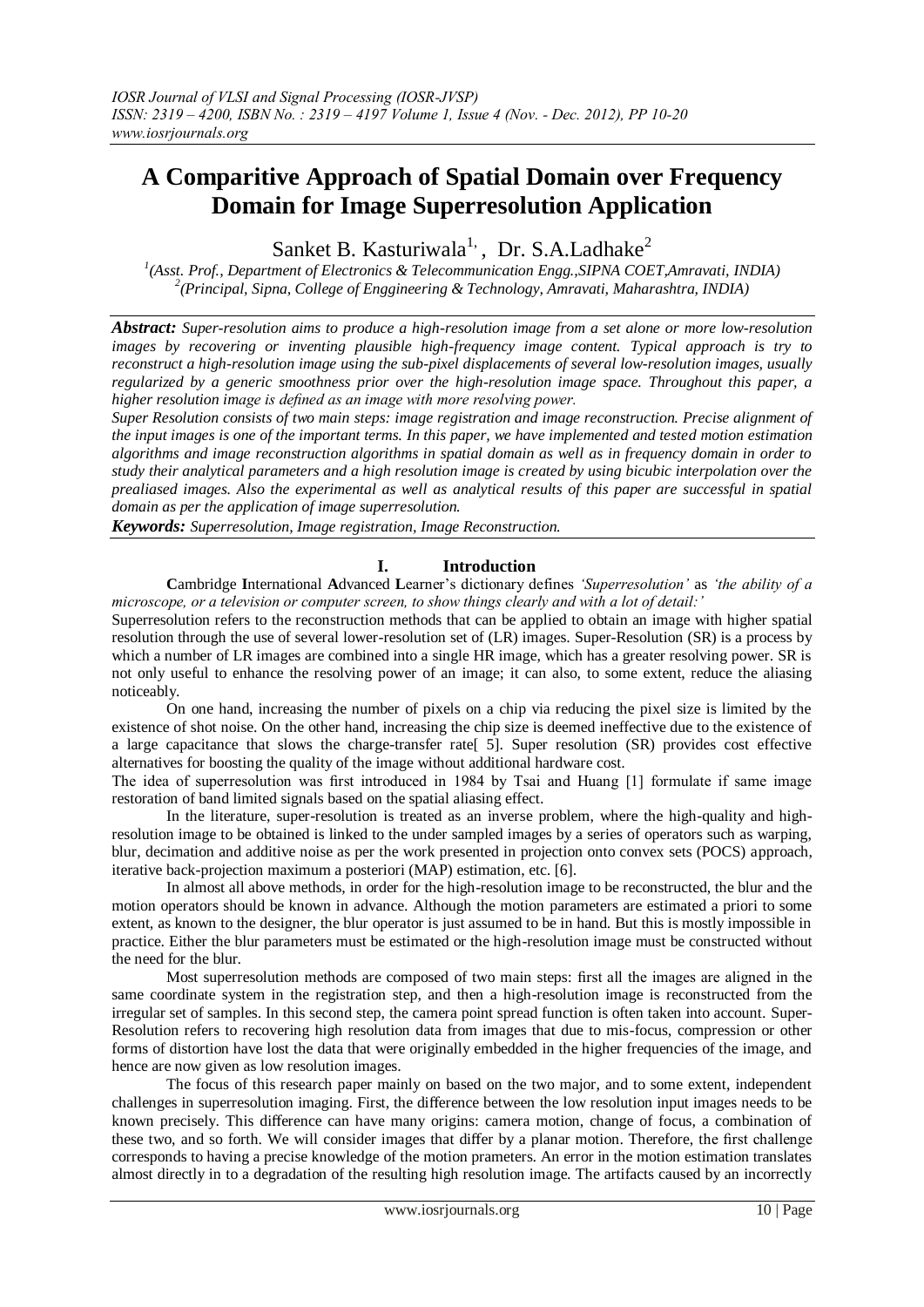aligned image are visually much more disturbing than the blurring effect from interpolating only one image. The second challenge is to apply the information obtained from the different registered images to their construction of a sharp high resolution image. Thus, no point spread function (PSF) is taken in to account in the reconstruction.

In this paper, we have implemented image registration algorithm such as Vandewalle et al in frequency domain and Keren et al in spatial domain for motion estimation analysis which gives the rotaion as well as sub pixel shift of low resolution images and image reconstruction algorithm such as interpolation, iterative backpropogation and robust super resolution algorithm.

The superresolution algorithm we have tested in this paper reconstructs an image with almost respective resolution factor in both dimensions from four aliased images. The four low-resolution images are necessarily under sampled.

We compare our approach in a simulation to other spatial domain and frequency domain registration algorithms along with reconstruction algorithms. We find that spatial domain algorithm can better estimate shift and rotation parameters than the other methods, in particular, when some strong directionality is present in the image.

## **II. Superresolution Model**

The goal of SuperResolution is to increase the resolution of an image by using many images very similar to it. Note that in this paper, a higher resolution image is not only an image that has more pixels, but is an image that has a greater resolution power (i.e. more details are visible). From these similar pictures of the same scene, where the camera has moved very slightly, we can gather all the information necessary that will in turn enable us to reconstruct a higher resolution image.

Fig. 1 illustrates the image degradation model. In order to treat the most general case, it is assumed that each measurement is the result of different blur, noise, motion, and decimation parameters.Translating the above description to an analytical model, We get



**Fig. 1:** Degradation Model.

The  $n_k$  parameter represents the additive gaussian noise. The above restoration problem can be formulated in terms of the following equation:

$$
y_k = H \cdot x + n_k \text{ for } 1 \le k \le p \tag{1}
$$

Where,  $H = DB_k M_k$ .

The solution to the above discussed problem can be illustrated form fig. 2.



**Fig. 2:** Image Restoration process for Superresolution.

SuperResolution consists of two main steps: image registration and image reconstruction. The first estimates the motion between the different LR pictures, while the latter uses this information in order to reconstruct the high resolution image by using image fusion and image deblurring technique as shown in fig. 2.

## **III. Image Registration**

A possible application of the proposed image registration algorithm is that of a user holding his digital camera in his hands while manually or automatically taking a series of four shots of a scene within a short period of time. The small vibrations of the user"s hands during image capture are sufficient to reconstruct a high resolution image.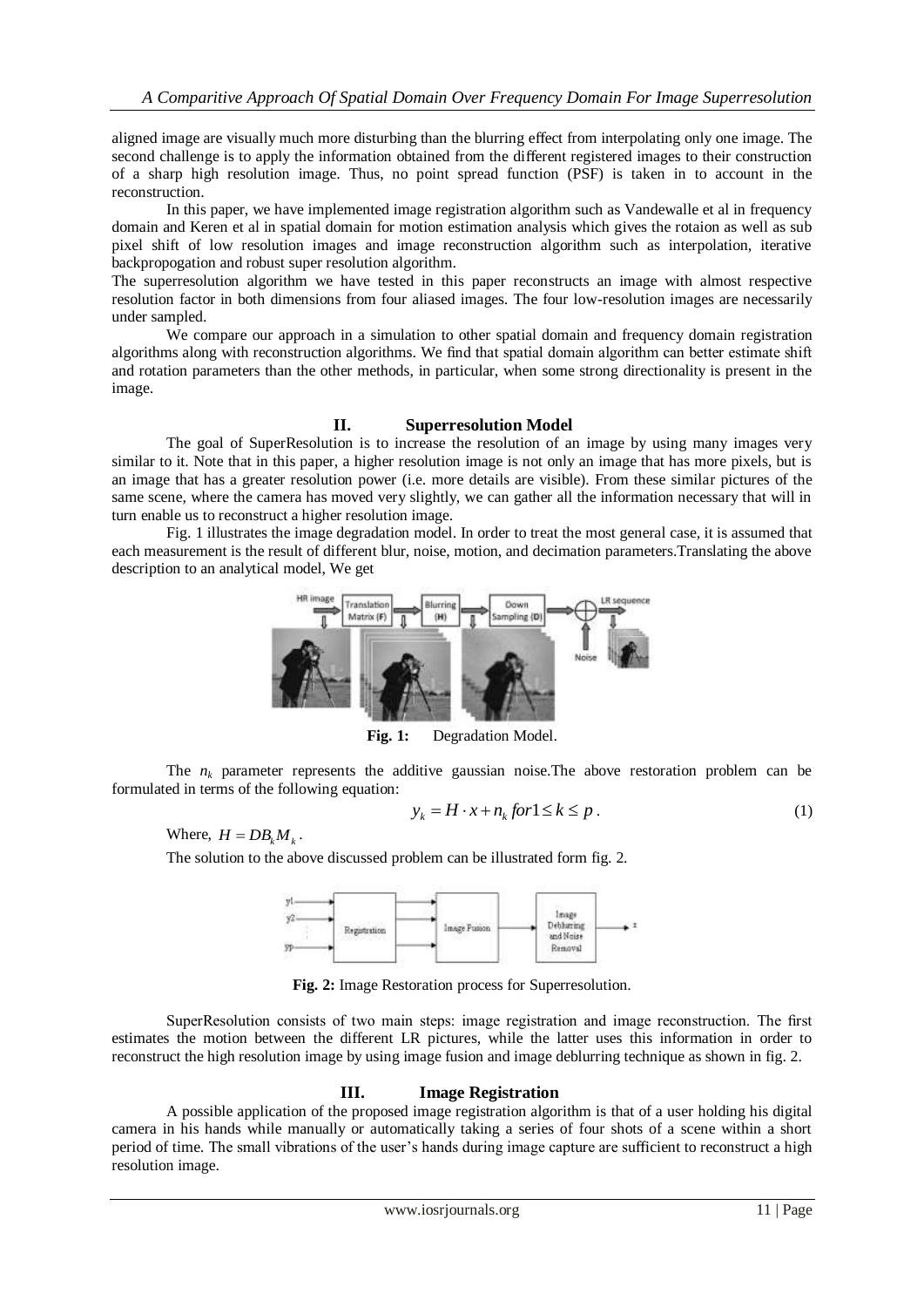As per the superresolution imaging analysis is concerned, there are two main domain i.e. frequency domain and spatial domain approach for image registration.

In our experiments, we found that the results of the spatial domain algorithm (Keren at al.) are very much better in visual quality as well as in analytical parameter also than the frequency domain algorithm (Vandewalle et al.), which typically failed to adequately register all four images.Super-resolution restoration is critically dependent on accurate, sub-pixel motion estimation.

In the early stages, most of the research work is carried out under frequency domain approach but as more general degradation models were considered; later research has tended to concentrate almost exclusively on spatial domain formulations.

By the nature of frequency domain, fourier transform methods are limited to only global motion models.

### *3.1 Motion Estimation*

Motion estimation techniques should only return the translation and rotation information, in the following format:



**Fig.3:** Fundamental Motion Estimation Model

Intuitively, each LR-observed image represents a subsampled (i.e. aliased) version of the original scene.Due to the subpixel shifts, however, each observed image contains complementary information. With exact knowledge of the shifts, the observed image scan be combined to remove the aliasing and generate a higher resolution image. If we assume that the resolution of this HR image is such that the Nyquist sampling criterion is satisfied, this HR image then represents an accurate representation of the original (continuous) scene.



**Fig. 4:** (a)-(d) Relationship between LR images; (e) irregularly sampled HR image; (f) the regularly sampled HR image.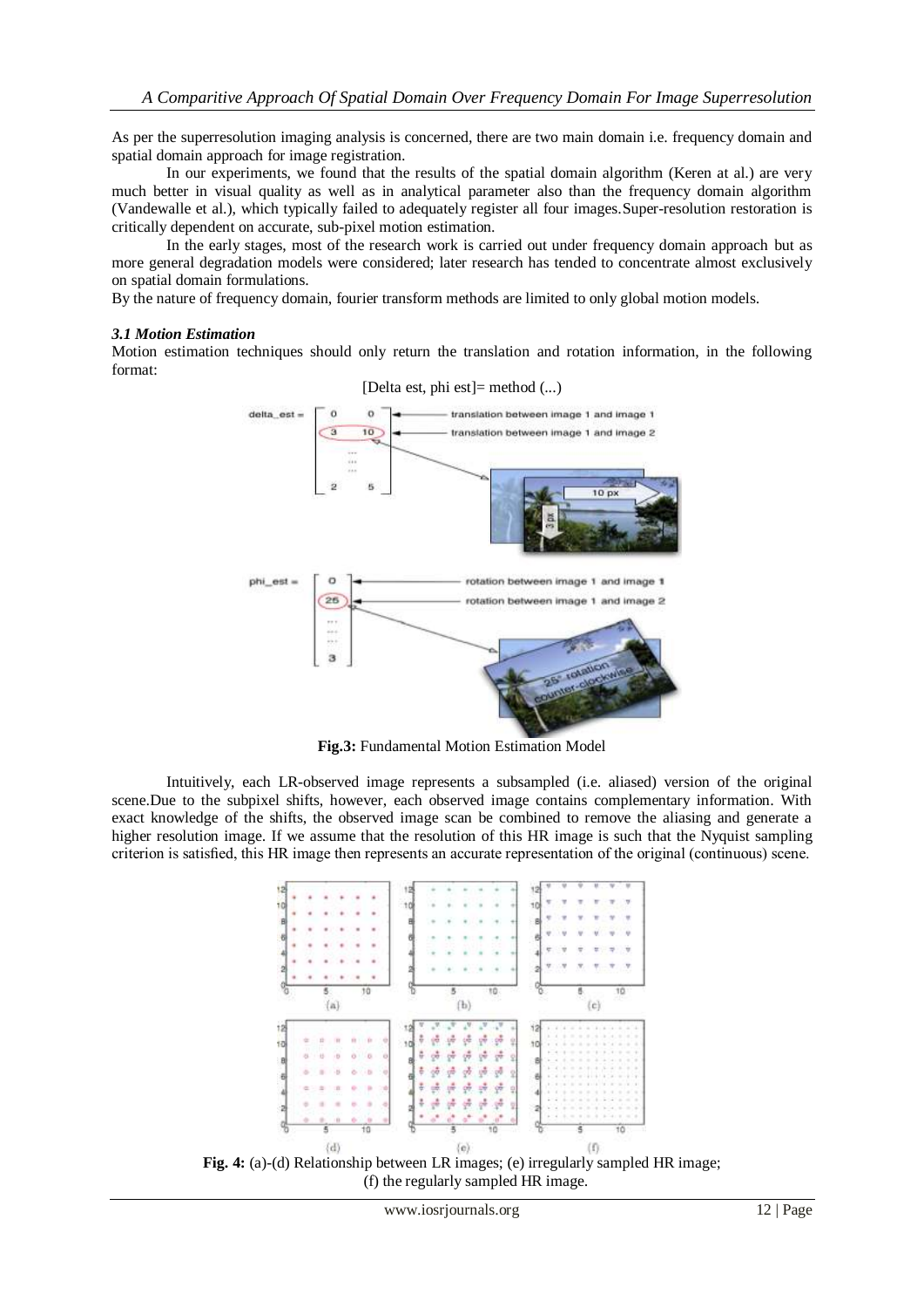Fig.4 (a)-(d) represents the relationship between the four undersampled LR images and (e) represents the irregularly sampled HR image from four LR while (f) represent the uniformly sampled HR image.

## *3.1.2 Frequency Domain*

Most of the frequency domain registration methods are based on the fact of two shifted images differ in frequency domain by a phase shift only, which can be found from phase correlation methods. Basically, we have tested a frequency domain vandewalle et al. algorithm for planar motion estimation in which a shift in the space domain is translated into a linear shift in the phase of the image's Fourier Transform. Similarly, a rotation in the space domain is visible in the amplitude of the Fourier Transform. Hence, the Vandewalle et al. motion estimation algorithm computes the images' Fourier Transforms and determines the 1-D shifts in both their amplitudes and phases. One advantage of this method is that it discards high-frequency components, where aliasing may have occurred, in order to be more robust. Especially planar motion parallel to the image plane is allowed. The motion can be described as a function of three parameters: horizontal and vertical shifts, Δ*x*1 and

 $\Delta x$ <sup>2</sup>, and a planar rotation angle  $\theta$  separately.

Assume we have a reference signal  $f_1(x)$  and its shifted and rotated version  $f_2(x)$  as shown in (2):

$$
f_2(x) = f_1(R(x + \Delta x))
$$
\n(2)

Where,

$$
x = \begin{bmatrix} x_1 \\ x_2 \end{bmatrix}, \Delta x = \begin{bmatrix} \Delta x_1 \\ \Delta x_2 \end{bmatrix}, R = \begin{bmatrix} \cos \theta & -\sin \theta \\ \sin \theta & \cos \theta \end{bmatrix}
$$

This can be expressed in fourier domain as

$$
F_2(u) = \iint\limits_x f_2(x)e^{-j2\Pi u^T x} dx
$$
  
= 
$$
\iint\limits_x f_1(R(x+\Delta x))e^{-j2\Pi u^T x} dx
$$
  
= 
$$
e^{j2\Pi u^T \Delta x} \iint f_1(Rx')e^{-j2\Pi u^T x'} dx'
$$

Where,  $F_2(u)$  is fourier transform of  $f_2(x)$  and the coordinate transformation  $x' = x + \Delta x$  as shown in (4). After another transformation we get,

(3)

$$
\left|F_2(u)\right| = \left|F_1(R(u))\right| \tag{4}
$$

Where,  $|F_2(u)|$  represent a rotated version of  $|F_1(u)|$  over the same angle  $\theta$ . Thus,  $|F_2(u)|$  and  $|F_1(u)|$ mostly depends on the rotation angle *θ* . So, in this algorithm first of all rotation angle is estimated.

The rotation angle between  $|F_I(u)|$  and  $|F_2(u)|$  can be computed as the angle  $\theta$  for which the Fourier transform of the reference image  $|F_1(u)|$  and the rotated Fourier transform of the image to be registered  $|F_2(R_\theta u)|$  have a maximum correlation. But for mainly the low frequencies which generally contain most of the energy introduces large approximation errors. And mostly fails to obtain rotation angle accurately for most of the images as shown in table.

A shift estimation parameter  $\Delta x$  can be computed as the linear phase difference between  $F_I(u)$  and  $F_2$ *(u)*. One advantage of this algorithm is that the high frequency noise component is removed along with aliasing effect.

As per the experiments, result from this frequency domain algorithm is worse than that of spatial domain Keren et al. algorithm. This algorithm is applicable if and only if some directionality is present in the image.

### *3.1.3 Spatial Domain*

Spatial domain methods generally allow for more general motion models, such as homographies. They can be based on the whole image or on a set of selected corresponding feature vectors, as discussed es in their RANSAC algorithm [15]. In this paper, we have tested a Keren ET tal. Spatial domain algorithm for motion estimation estimation which shows a very good observation as well as visual results as shown in table. Keren et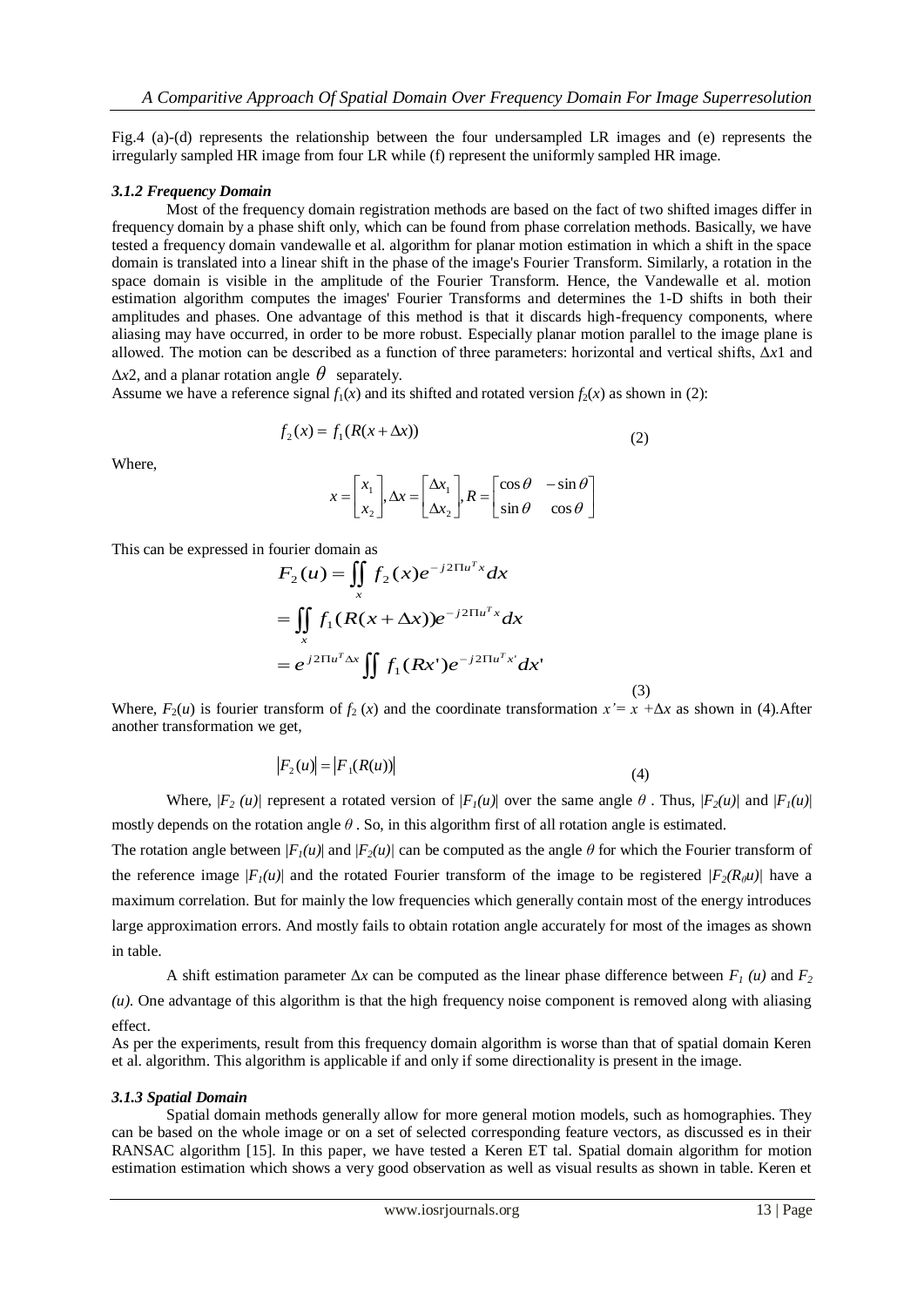al is an iterative planar motion estimation algorithm based on Taylor expansions. A pyramidal scheme is used to increase the precision for large motion parameters.

To obtain an estimate of HR image, from the spatio temporal relationship of the HR and LR sequences need to be modeled and cast within the Bayesian framework. This mathematical Bayesian approximation is a very much accurate technique due to which in general spatial domain is preferred for hyper spectral image restoration applications.

Thus, in this modeling of SR technique HR images  $f_k$  and motion vector d are treated as a samples of random fields, with corresponding prior distribution that models our knowledge about the nature of the original HR image and motion vector.

The observation o which is a function of  $f_k$  and  $d$  is also treated as a sample of random field with corresponding conditional distribution that models the algorithm to process to obtain o from *f<sup>k</sup>* and d.

The joint distribution modeling the relationship between the observed data and the unknown quantities of the SR problem becomes

$$
P(f_k, d \mid o) = P(fk, d)P(o \mid fk, d)
$$
\n(5)

 $P(o | f k, d)$  Represents the likelihood of the observation from (5). The Bayesian inference modeling is performed using the posterior

$$
P(f_k, d \mid o) = \frac{P(f_k, d) \cdot P(o \mid f_k, d)}{P(o)}\tag{6}
$$

In its simplest form, Bayesian inference provides the maximum a posteriori (MAP) solution represented  $\wedge$  $\hat{d}$ , that maximize the posterior probability distribution,

 $f_k$  and

$$
\hat{f}_k \cdot \hat{d} = \arg \max_{f_k, d} P(f_k, d \mid o) \qquad (7)
$$
\n
$$
= \arg \max_{f_k, d} \left\{ \frac{P(f_k, d)P(o \mid f_k)}{P(o)} \right\}.
$$
\n
$$
= \arg \max_{f_k, d} \{ P(f_k, d)P(o \mid f_k, d) \} \qquad (8)
$$
\n
$$
= \arg \max_{f_k, d} \{ -\log P(f_k, d) - \log P(o \mid f_k, d) \} \qquad (9)
$$

Depending on the prior and condition probability density functions (*pdf*), it may be difficult to find out analytical solution for (7) and (9), so numerical solutions are needed.

According to the MAP estimator, the additive noise, the measurements, and the ideal image are all assumed stochastic signals. Bayesian approach provides a flexible and convenient way to model a priori knowledge concerning solution. Even with the numerical solutions, the major problem in the optimization is the simultaneous estimation of the variables  $f_k$  and  $d$ .

The HR image  $f_k$  is then estimated by assuming that displacement estimates are exact.

$$
\hat{f}_k^{\{q+1\}} = \arg\max_{f_k} P(f_k, \hat{d}^q) P(o | f_k, \hat{d}^q)
$$
\n(10)

From (10), the iteration index *q* is then set to  $q+1$  and the solution in eq. are found again and again till the convergence occurs. In order to obtain an estimate of HR image the error  $e_{l,k}$   $l = 1, 2, 3, \ldots, L$  in the formation model below is minimized.

$$
g_l = A_l \cdot H_l \cdot C(d_{l,k}) f_k + e_{l,k} \qquad l = 1, 2, 3, \dots, L. \tag{11}
$$
  
incommling factor A, the blue matrix H and C(d) the motion commensative

The downsampling factor  $A_l$ , the blur matrix  $H_l$  and  $C(d_{l,k})$  the motion compensation matrix that rotate the observed LR image  $g_l$  to the HR image  $f_k$  as shown in (11).

Most of the HR motion estimation methods are used for uncompressed LR observation  $(g_1, g_2, g_3, \ldots, g_L)$ , first, interpolating to obtain u , an estimate of the original HR sequence f and then find the displacement vector  $d_{l,k(x, y)}$  satisfying (12)

$$
u_{1}(x, y) = u_{k}\left(x + d_{l,k}^{x}(x, y), y + d_{l,k}^{y}(x, y)\right)
$$
\n(12)

There are different methods to reconstruct u. Most HR motion estimation methods to estimate  $d_{l,k}$  from the unsampled sequence u, particularly those derived in frequency (fourier) domain, are based on the assumption of purely translational image motion.

This translation motion model corresponds to

$$
d_{i,k}^x(x, y) = p1
$$
 And  $d_{i,k}^y(x, y) = p2$ .

either for all pixels in the *l*<sup>th</sup> image or for pixels within a given block or region in that image. Keren et al method is used for estimating translation motion model. The next level of complexity in modeling the image motion is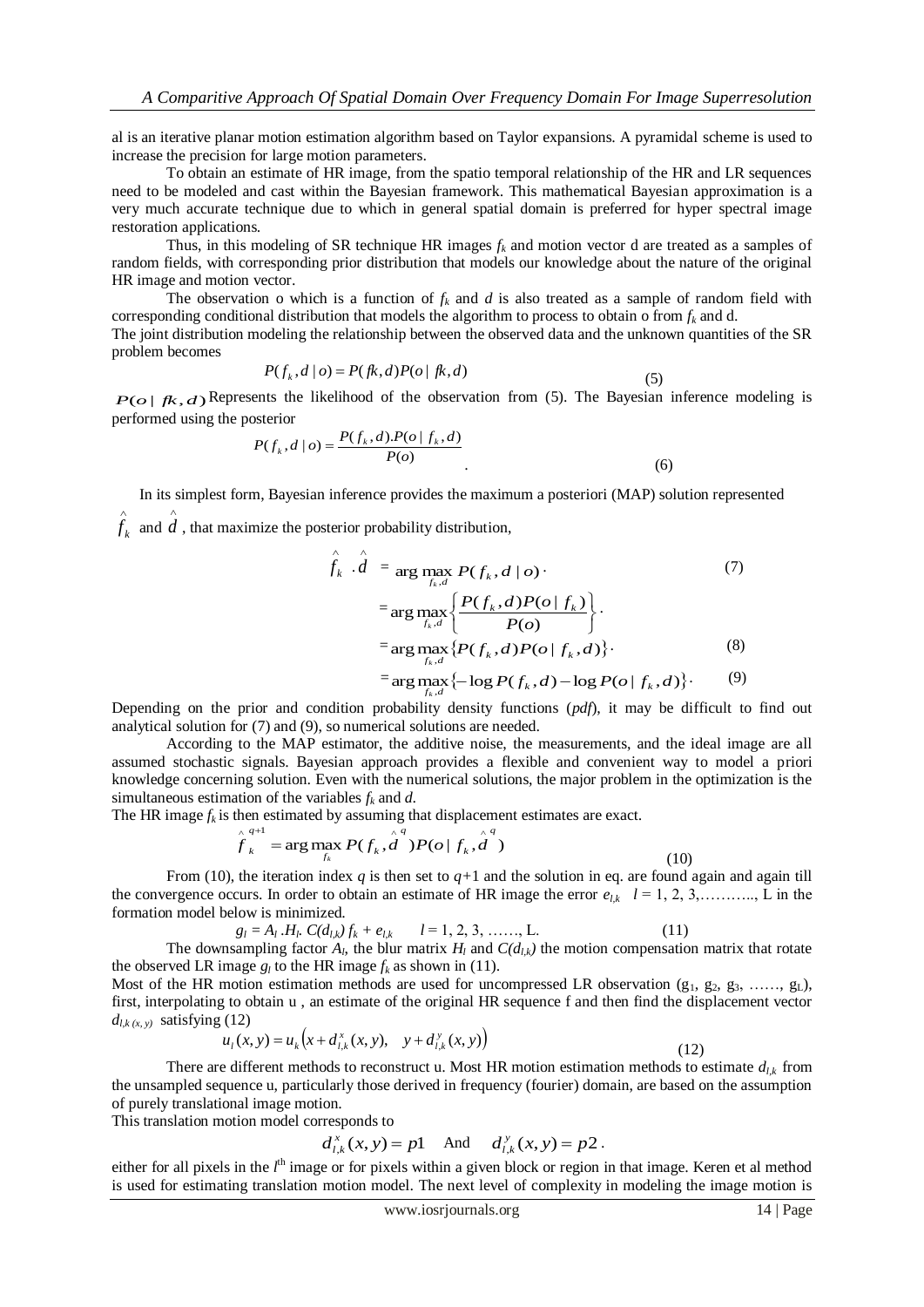to assume that images  $u_l$  and  $u_k$  (or regions within them) as shown in (13) are related by a *horizontal* shift '*a'*, a *vertical* shift *'b'* and a *rotation* angle "*θ'* around the origin

$$
u_1(x, y) = u_k(x\cos\theta - y\sin\theta + a - y\cos\theta + x\sin\theta + b)
$$
 (13)

The estimation of the rotation angle and the translation is modeled using an *affine* transformation (of which translation, rotation and scaling are particular cases).

$$
u_1(x, y) = u_k(ax + by + c, dx + ey + f)
$$
\n(14)

Where, a*, b, c, d, e* and *f* are the parameters to be estimated from (14). This model has been used in SR problems, for instance, in *bilinear* transformation.

$$
u_1(x, y) = u_k(ax + by + cxy + d, ex + fy + gxy + h)
$$
\n(15)

Where, *a*, *b*, *c*, *d*, *e*, *f*, *g* and *h* are the parameters to be estimated from (15).

Then the *affine* transformation from (15) using warp

$$
W(x; p) = \begin{bmatrix} x + (a-1)x + by + c \\ y + dx + (e-1)y + f \end{bmatrix}
$$
 (16)

With  $p = [a-1 \quad b \quad c \quad d \quad e-1 \quad f]'$  from (18).

The vector p can be region dependant or pixel dependant. We denote by *B* the image region where *p* is assumed to be a constant.

However, this algorithm, do not requires any directionalities should present in the images. A robust search procedure such as the random sample consensus (RANSAC) spatial domain algorithm which is used for the estimation of the parameters of a geometric transformation by automatic detection and image features with subpixel accuracy which returns a highly accurate estimate of the transformation. When geometric transformation is planar homography which is given as a *plane projective transformation.* But this algorithm is not useful for video sequence estimation.

#### **IV. Image Reconstruction**

To reconstruct the high-resolution image, we apply bicubic interpolation on a high-resolution grid. The super-resolution algorithm we propose reconstructs an image with almost double resolution in both dimensions from four aliased images. The four low-resolution images are necessarily under sampled.

In this paper, we have tested two algorithms for image reconstruction i.e. iterative backprojection and robust superresolution.

The idea behind Iterated Back Projection [6] is to start with a rough estimation of the HR image, and iteratively add to it a "gradient" image, which is nothing else than the sum of the errors between each LR image and the estimated HR image that went through the appropriate transforms (given by the motion estimates).

Robust Super Resolution [12] is a more robust version of the above Iterated Back Projection. The only difference resides in the computation of the gradient, which is not given by the sum of all errors, but by the median of all errors. This brings robustness against outliners in the LR images. Zomet et al.[11] improved the results obtained with typical iterative back projection algorithms by taking the median of the errors in the different backprojected images. This proved to be more robust in the presence of outliers. Farsiu et al. [12] proposed a new and robust super-resolution algorithm. An optical low pass filter is applied in order to reduce high frequency noise component, blur and aliasing effect during image restoration process.

The complete image registration and image reconstruction process is carried out by multiplying tuky window which is one of the digital filter reduces the noise component from the images.

## **V. Experimental Analysis**

The camera was held manually in approximately the same position while taking the pictures, which caused small shifts and rotations between the images. Images are captures by using low resolution mobile cameras. Aliasing is present in the high frequency regions of the images. The different registration algorithms in frequency domain such as Vandewalle algorithm and in spatial domain such as Keren algorithm are then applied to these images and a high resolution image is reconstructed by using iterative backpropogation (IBP) algorithm and using robust superresolution (RSR) algorithm.

Because the original images are already relatively large, the required additional upsampling and interpolation require too much memory to be performed on a regular computer. The upsampling is therefore is limited in this case and the shifts are computed upto pixel level. Because the exact motion parameters are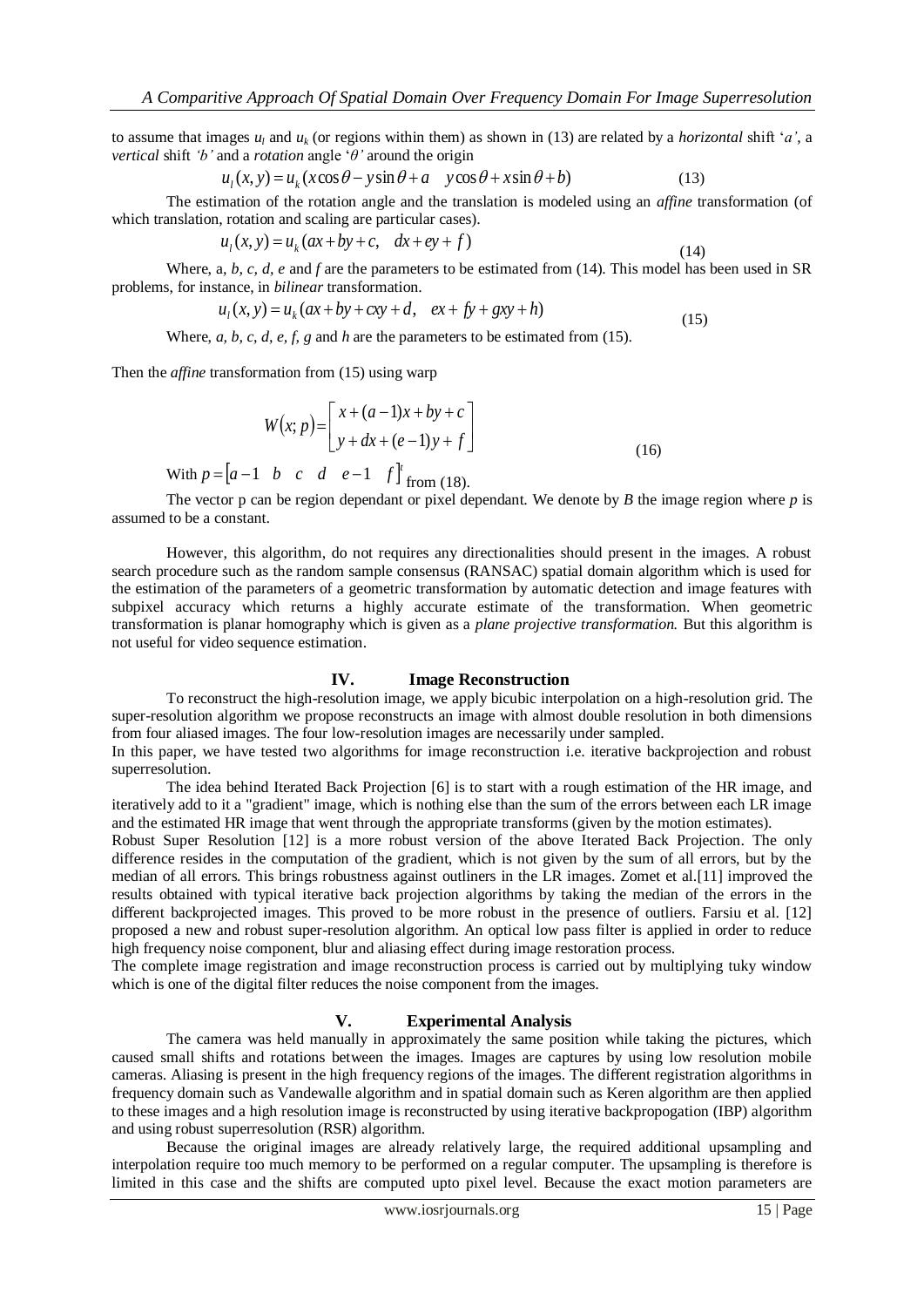unknown, it is only possible to compare visually the different reconstructed images. Most aliasing has been removed in both reconstructed images.

Testing and implementation of the image registration and image reconstruction algorithms for superresolution applications are performed under MATLAB environment using various commands from Image Processing Toolbox.

Fig. 6 shows the original low resolution Alternera (a soybean leaf disease) frames with [64x64] resolution. Original frame is interpolated by factor of 4.

In this case we have applied frequency domain i.e. Vandewalle motion estimation algorithm. Fig. 6 (a) shows the result for iterative backpropogation (IBP) algorithm and Fig. 6 (b) shows the for robust superresolution (RSR) algorithm. Secondly, we have applied spatial domain i.e. Keren motion estimation algorithm. Fig. 6 (c) shows the result for iterative backpropogation (IBP) algorithm and Fig. 6 (d) shows the result for robust superresolution (RSR) algorithm. The final reconstructed image resolution is [256x256].

Fig. 7 shows the original low resolution Soybean Looper (a soybean leaf disease) frames with [64x64] resolution. Original frame is interpolated by factor of 4.

In this case we have applied frequency domain i.e. Vandewalle motion estimation algorithm. Fig. 7 (a) shows the result for iterative backpropogation (IBP) algorithm and Fig. 7 (b) shows the for robust superresolution (RSR) algorithm. Secondly, we have applied spatial domain i.e. Keren motion estimation algorithm. Fig. 7 (c) shows the result for iterative backpropogation (IBP) algorithm and Fig. 7 (d) shows the result for robust superresolution (RSR) algorithm. The final reconstructed image resolution is [256x256].

Fig. 8 shows the gray scale Lenna image with low resolution frames with [128x128] resolution. Original frame is interpolated by factor of 3.

Initially, we have applied frequency domain i.e. Vandewalle motion estimation algorithm. Fig. 8 (a) shows the result for iterative backpropogation (IBP) algorithm and Fig. 8 (b) shows the for robust superresolution (RSR) algorithm. At the same time same image frames we have applied for spatial domain i.e. Keren motion estimation algorithm. Fig. 8 (c) shows the result for iterative backpropogation (IBP) algorithm and Fig. 8 (d) shows the result for robust superresolution (RSR) algorithm. The final reconstructed image resolution is [384x384].

Fig. 9 shows the original low resolution Ear Warm (a soybean leaf disease) frames with [64x64] resolution. Original frame is interpolated by factor of 2.

In this case, also, we have applied frequency domain i.e. Vandewalle motion estimation algorithm. Fig. 9 (a) shows the result for iterative backpropogation (IBP) algorithm and Fig. 9 (b) shows the for robust superresolution (RSR) algorithm. Secondly, we have applied spatial domain i.e. Keren motion estimation algorithm. Fig. 9 (c) shows the result for iterative backpropogation (IBP) algorithm and Fig. 9 (d) shows the result for robust superresolution (RSR) algorithm. The final reconstructed image resolution is [128x128].

From all the above experimental results, we can conclude that though the resolution of the original low resolution fames are increased in frequency domain but visual results gets detiorated as shown in Fig. 5(a), Fig. 7(a) and Fig. 8(a) as compared with image reconstruction using spatial domain approach.

Again, the image reconstruction technique is concerned, visual observation results using robust Superresolution (RSR) Reconstruction are very much better than Iterative Backpropogation (IBP) reconstruction techniques in their respective frequency domain (Vandewalle estimation) and spatial domain (Keren estimation) approach.



**Fig.6:** Alterneria: original LR frames [64x64]

Interpolating Factor =4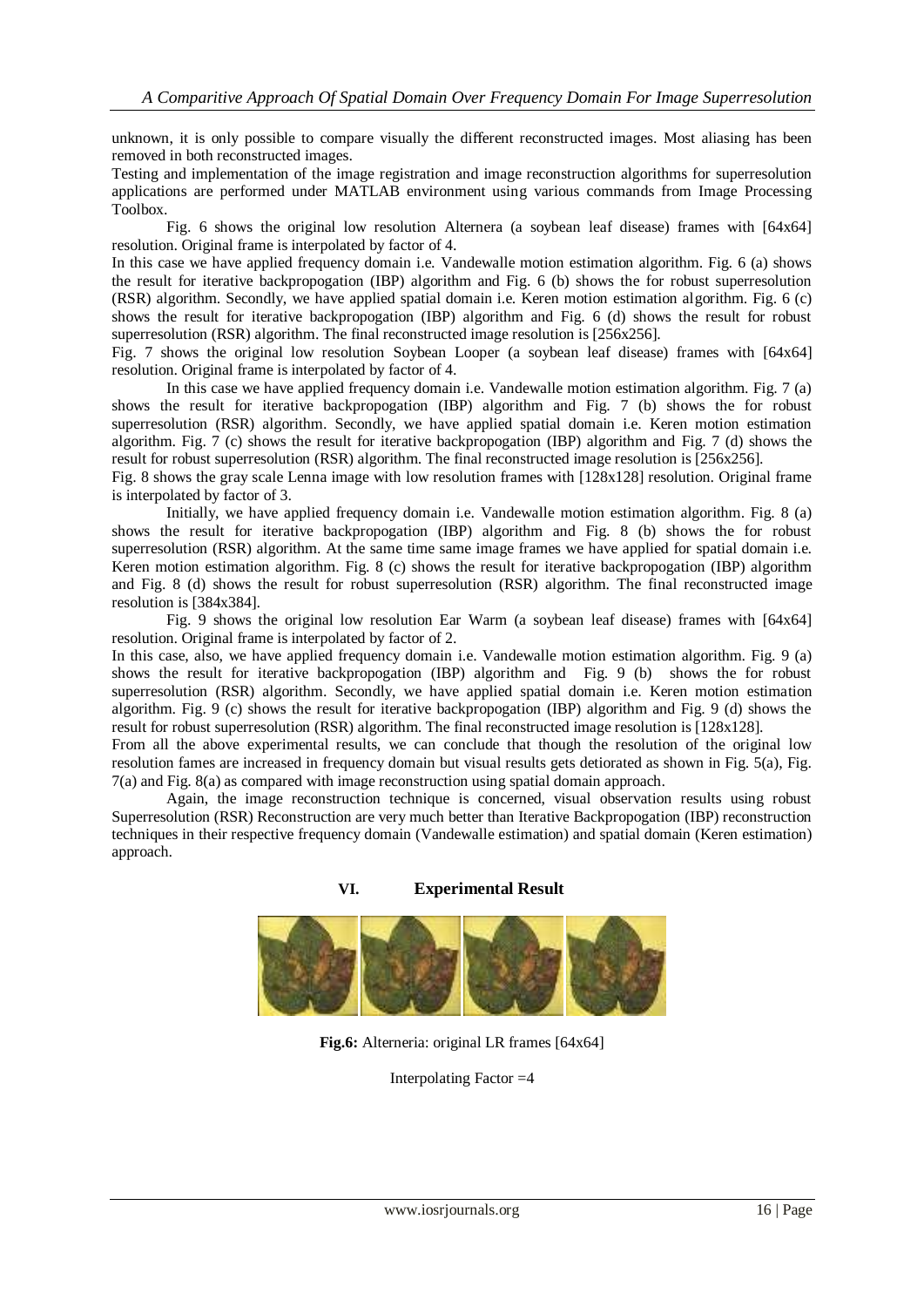

Frequency Domain [Vandewalle Estimation & Reconstruction] [256x256]

 $(c) IBP$  (d)RSR

ľ



**Fig. 7 :** Soybean Looper Original Frame Size [64x64] Interpolating Factor  $=$  4

Frequency Domain [Vandewalle Estimation & Reconstruction] [256x256]



Spatial Domain [Keren Estimation & Reconstruction] [256x256]

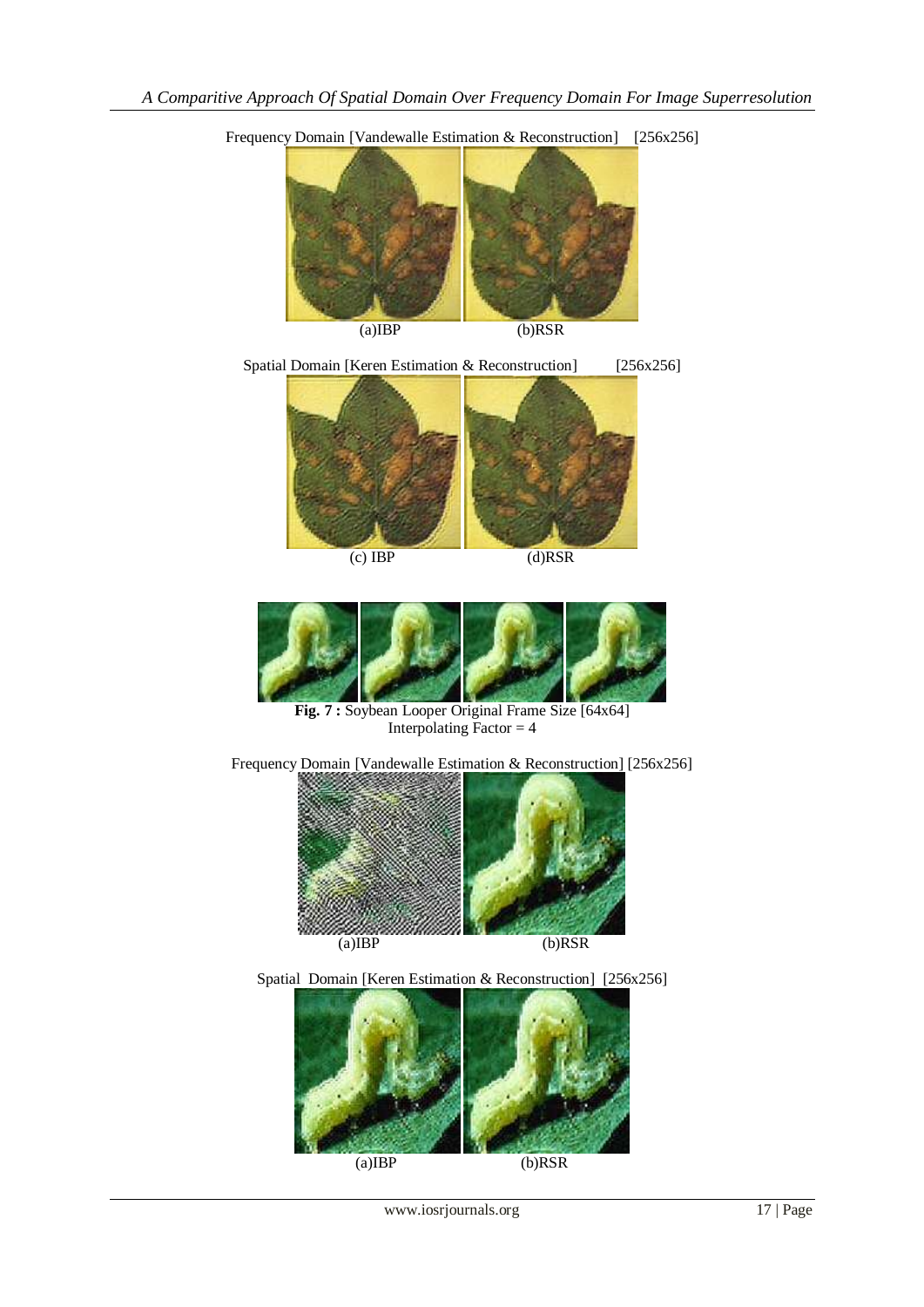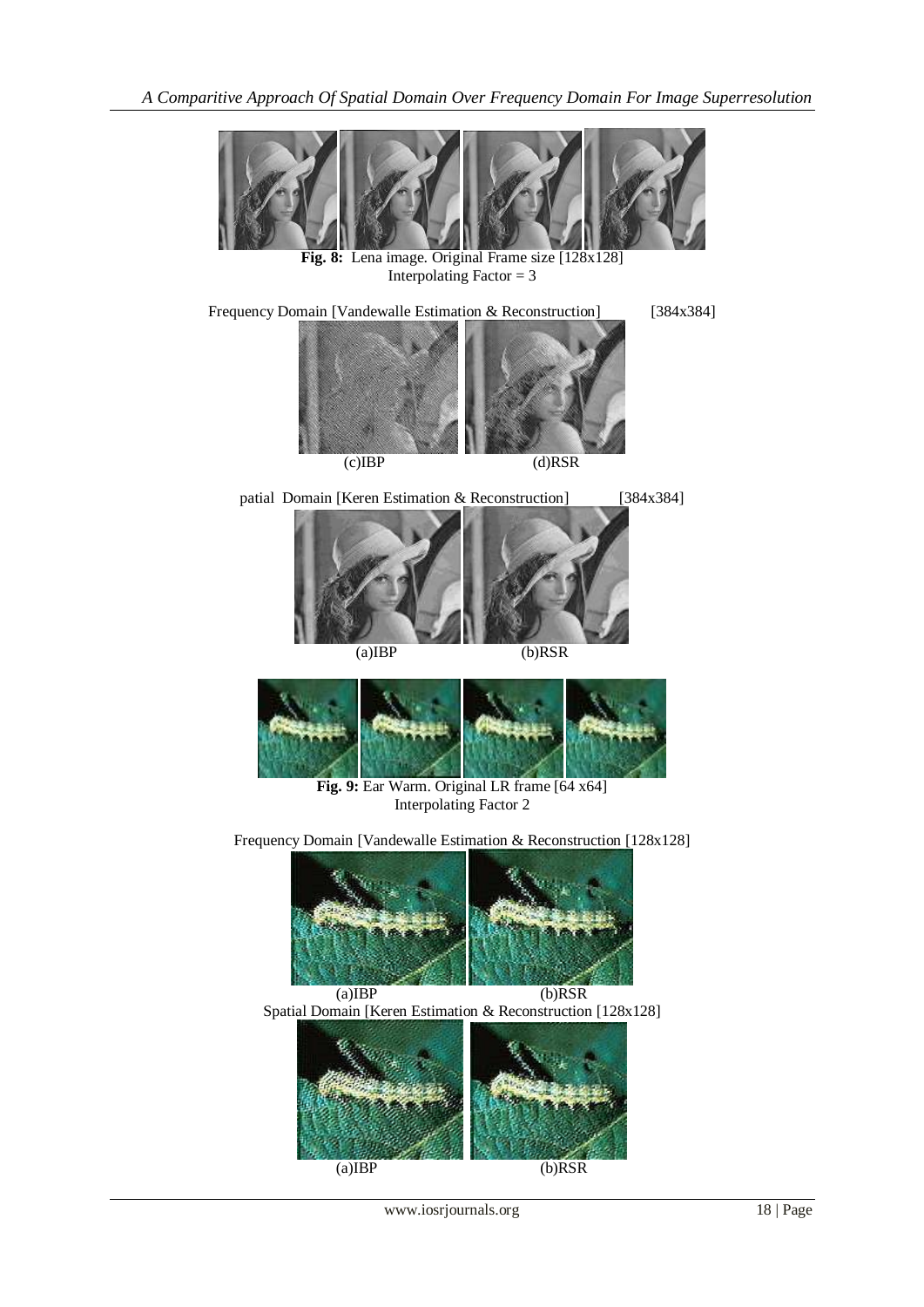| LR Images $(x4)$ | Avg.<br><b>Rotation</b> | Avg.<br>subpixel Shift |         |  |  |
|------------------|-------------------------|------------------------|---------|--|--|
|                  | μ <sub>e</sub>          | $\mu_{\rm x}$          | μ.      |  |  |
| Alterneria       | 0.06344                 | 0.16957                | 0.30668 |  |  |
| Ear Warm         | 0.2170                  | 0.3465                 | 0.54033 |  |  |
| Soyabean Looper  | 0.30154                 | 0.3292                 | 0.7372  |  |  |
| Lena             | 0.38679                 | 0.33558                | 0.36678 |  |  |

**Table 2:** Frequency Domain (Vandewalle Estimation)

|                  | Avg.            | Avg.<br>subpixel Shift          |         |  |  |
|------------------|-----------------|---------------------------------|---------|--|--|
| LR Images $(x4)$ | <b>Rotation</b> |                                 |         |  |  |
|                  | μ <sub>е</sub>  | $\boldsymbol{\mu}_{\mathbf{x}}$ | Ц.,     |  |  |
| Alterneria       | $-0.0666$       | 0.53926                         | 0.26139 |  |  |
| Ear Warm         |                 | 0.40238                         | 0.6310  |  |  |

Soyabean Looper | -0.03333 | 0.4015 | 0.808021 Lena 0 0.55464 0.41487

**Table 3:** Spatial Domain (Keren Estimation)

**Table 4:** Frequency Domain Vandewalle Image Reconstruction using Iterative Backpropogation (IBP) and Robust SuperResoluton (RSR) algorithm with interpolating factor.

| LR Images $(x4)$          |                    | Facto | <b>IBP</b>        |               | <b>RSR</b>        |               | <b>Enhanced</b>   |
|---------------------------|--------------------|-------|-------------------|---------------|-------------------|---------------|-------------------|
|                           |                    |       | <b>Iterations</b> | <b>Errors</b> | <b>Iterations</b> | <b>Errors</b> | <b>Resolution</b> |
| Alterneria                | (64x 64)           |       |                   | 0.0565        | 14                | 0.02063       | [256x256]         |
| Ear Warm                  | $(64 \times 64)$   |       | 40                | 0.0671        | 33                | 0.06159       | [128x128]         |
| Soyabean Looper $(64x64)$ |                    |       |                   | 0.0201        | 15                | 0.07636       | [256x256]         |
| Lena                      | $(128 \times 128)$ |       | 57                | 0.0265        | 50                | 0.0014        | [384x384]         |

**Table 5:** Spatial Domain Keren Image Reconstruction using Iterative Backpropogation (IBP) and Robust SuperResoluton (RSR) algorithm with interpolating factor.

|                                  | Factor | <b>IBP</b>        |               | <b>RSR</b>        |               | <b>Enhance</b>    |
|----------------------------------|--------|-------------------|---------------|-------------------|---------------|-------------------|
| LR Images $(x4)$                 |        | <b>Iterations</b> | <b>Errors</b> | <b>Iterations</b> | <b>Errors</b> | <b>Resolution</b> |
| Alterneria (64 x 64)             |        | 13                | 0.0392        | 18                | 0.00824       | [256x256]         |
| Ear Warm $(64 \times 64)$        |        | 16                | 0.0617        | 26                | 0.06452       | [128x128]         |
| Soyabean Looper $(64 \times 64)$ |        | 100               | 0.0226        | 10                | 0.0619        | [256x256]         |
| $(128 \times 128)$<br>Lena       |        | 10                | 0.0638        | 15                | 0.0410        | [384x384]         |

Table II shows the tabulated result of average rotation and average subpixel shift estimation for frequency domain approach using Vandewalle estimation algorithm and Table III shows the tabulated result of average rotation and average subpixel shift estimation for spatial domain approach using Keren estimation algorithm. Frequency domain approach using Vandewalle estimation algorithm mostly fails to represent the exact and proper estimation of average rotation of low resolution frames of the input images as compared with spatial domain approach using Keren estimation algorithm. But on the other side, average shift (*horizontal* and *vertical*) estimation shows nearly the same result for frequency domain as well as spatial domain estimation technique.

Table IV and Table V shows the tabulated result for image reconstruction using Iterative Backpropogation (IBP) and Robust Superresolution (RSR) techniques in frequency domain and spatial domain, respectively. From both the table, we observe that the number of iterations required for image reconstruction process using iterative backpropogation (IBP) and robust superresolution (RSR) techniques mostly depends on interpolating factor either for frequency domain or for spatial domain approach. From this we get the idea about interpolating factor that if the interpolating factor is high, it requires somewhat more iterations and much more time for processing.

Table IV and Table V also shows the very good error rate estimation for iterative backpropogation (IBP) as well as robust superresolution (RSR) image reconstruction techniques for frequency domain (Vandewalle estimation) and for spatial domain (Keren estimation) algorithm. But here for some image superresolution process, the number of iterations and error rate are much smaller either for frequency domain (Vandewalle *et al.*) or for spatial domain (Keren *et al.*). The last column of both the tables indicates the